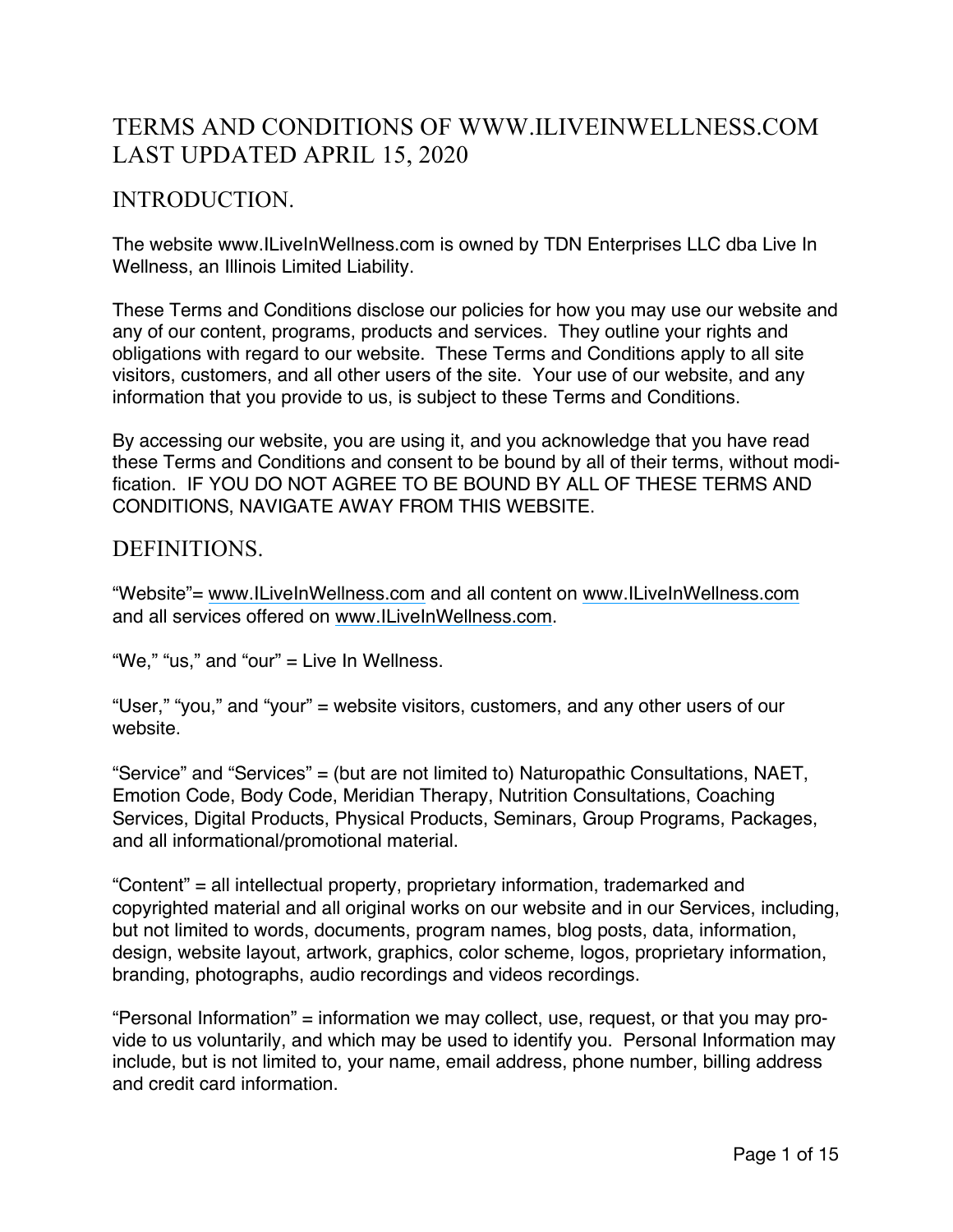## YOUR USE OF OUR WEBSITE.

You must be 18 years of age or older to view this website. If you are not 18 and do not have the power to enter into this Agreement, you are an unauthorized user and in violation of this Agreement. By using our website, you affirm that you are 18 years of age or older.

If you are caught violating any of these Terms and Conditions, we reserve the right to immediately terminate your access to our website, Services and access to any program you may have purchased from us, without refund, and to prosecute you to the full extent of the law.

## YOUR CONDUCT ON OUR WEBSITE.

A. Lawful Purposes Only.

You agree to use our website for lawful, legitimate, non-commercial purposes only. You agree not to post or transmit through our website any unsolicited advertising or solicitation, mass mailing, petitions for signatures, chain letters or any other form of "spam."

B. As It Relates to Others.

You agree not to post or transmit through our website any material which infringes on the intellectual property rights of any person or entity and you agree to hold us harmless should you do so.

You agree not to post or transmit through our website any material which violates or infringes on the rights of others, or which is threatening, abusive, defamatory, libelous, invasive of privacy or publicity rights, vulgar, obscene, profane, or otherwise objectionable. You agree not to post or transmit through our website any material which contains injurious formulas, recipes, or instructions, which encourages a criminal offense, gives rise to civil liability, or otherwise violates any law.

You agree not to post or transmit through our website any material which would constitute cyber bullying, stalking, abusing, sexually exploiting, violently exploiting or harassing any other users of our website. We have a zero tolerance policy and a violation of this term will result in your comments being immediately removed and we reserve the right to prosecute to the fullest extent of the law.

You acknowledge and agree that we have sole discretion as to whether your content is objectionable, and we have the right to remove it without explanations or legal consequences. You also acknowledge and agree that should your content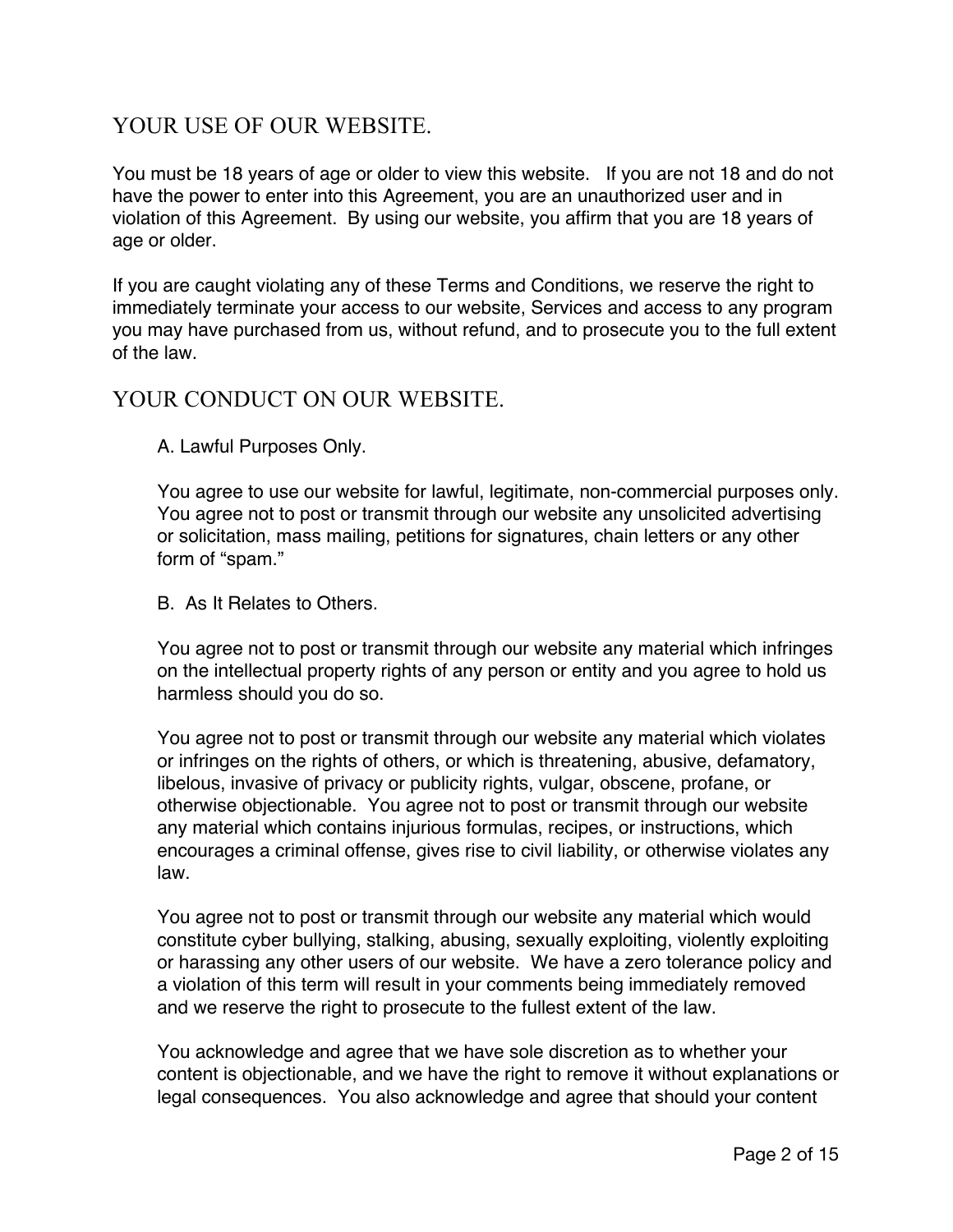give rise to further legal action, we reserve our right to pursue, and if a third party should choose to take legal action against you based on content you posted or transmitted on our website, you agree to hold us harmless and fully indemnify us for any actions or consequences that result. You agree that we are in no way liable to you for any defamatory or injurious conduct of any other user and agree to release us from any and all claims arising from such conduct.

#### C. As It Relates to Technology.

You agree not to post or transmit through our website any content which contains software viruses or other harmful computer software which interferes with or disrupts the operation of our website or any computer hardware or software. You acknowledge and agree that you are solely responsible for all electronic communications sent to us from your computer, phone, tablet or other device.

### OUR MATERIALS.

A. Intellectual Property.

All of the Content on www.ILiveInWellness.com and included in our Services, unless clearly stated otherwise, is solely owned by Live In Wellness and is protected by United States and international copyright, trademark and other intellectual property laws, which prohibit its unauthorized use.

You agree not to copy, reproduce, duplicate, modify, publish, transmit, replicate on another website, create derivative works from, sell, assist in the sale of, distribute, display, perform, or in any other way, exploit our content or any of our intellectual property, in whole or in part, whether manually or by electronic means, whether or not you have purchased such information, without the express written consent of Live In Wellness.

We perform regular and routine searches for any infringing uses of our copyrighted material. If you wish to use our Content for any purpose other than viewing it for your own personal use, we offer licenses starting at \$5,000. If it is discovered that you are using our Content other than in the ways expressly allowed by these Terms and Conditions, we will notify you and bill you accordingly. We also reserve the right, if such a violation is discovered, to immediately terminate your access to our website and our Services, without refund, and prosecute you to the fullest extent of the law.

When you view our website we grant you a limited, revocable, non-transferrable license for personal, non-commercial use only.

You acknowledge and agree that our website consist of original work which has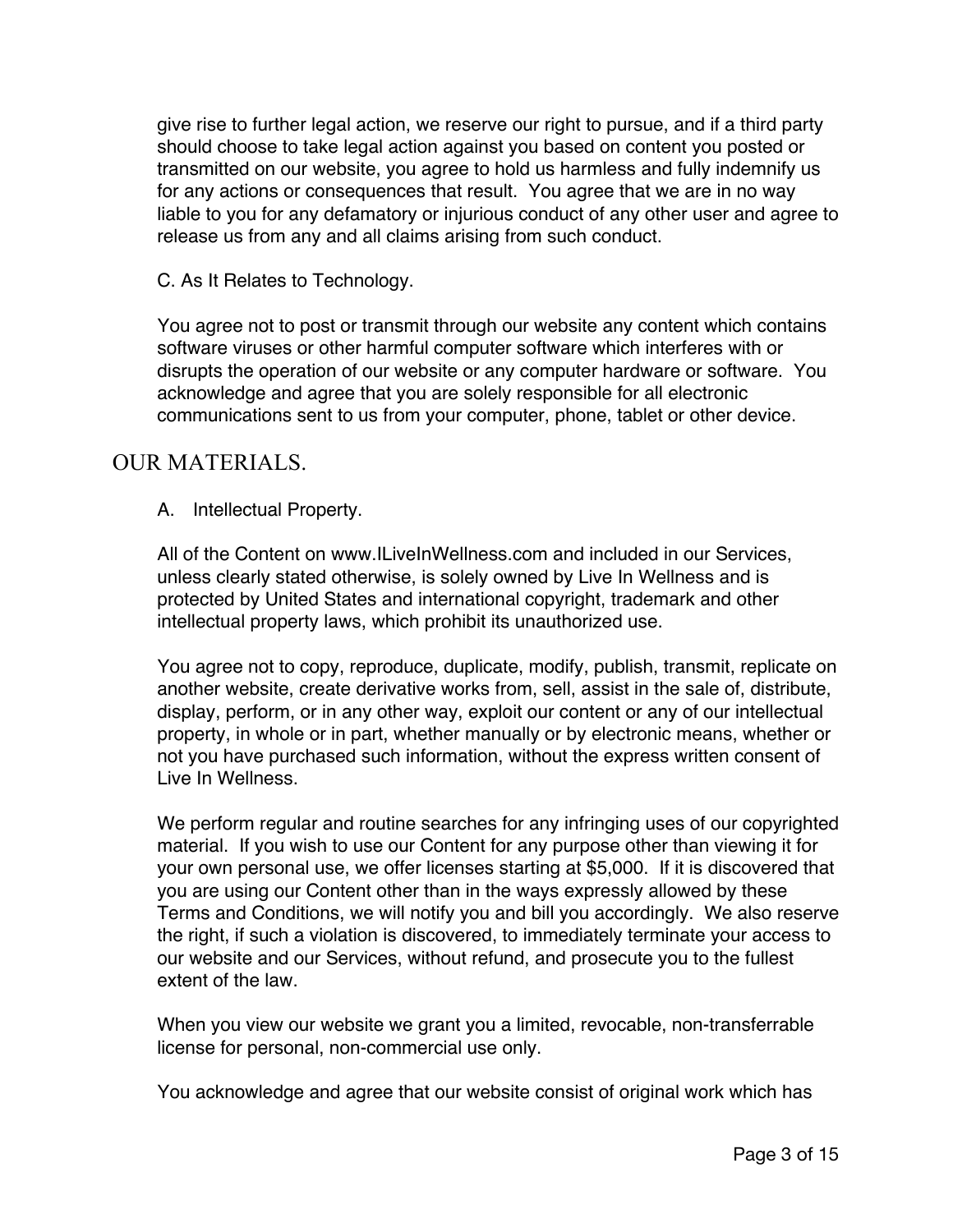been produced with care, creativity and a significant investment of time, effort and expense and needs to be protected from unauthorized use. You may not represent any of our Content as your own and you acknowledge and agree that to do so constitutes theft and is a violation of our intellectual property rights. You agree not to share purchased materials with others who have not purchased them. You acknowledge and agree not to use our Content to gain profit, or attempt to gain profit, whether financially, or in any other way.

All of the copyrights on our website are solely owned by Live In Wellness. Our logos, tag lines, names, icons and design elements are trademarks belonging to Live In Wellness, which help consumers identify us, and are protected by United States Intellectual Property law. You agree not to use them in any way that is likely to cause confusion among consumers, implies a connection between us, an endorsement by us, or that discredits our brand in any way.

All rights not expressly granted here or by express written consent are reserved by us.

B. Express Written Permission.

Requests for express written permission to use any of the Content on our website or in our Services shall be made prior to such use, in accordance with these Terms and Conditions and can be addressed to info@ILiveInWellness.com.

C. Our Free Materials.

If you choose to download a free resource from our website, you acknowledge and agree that this free resource is to be used for your personal non-commercial use only. You agree not to edit, distribute or copy this free resource in any way. You agree that if you share this free resource you will provide Live In Wellness proper credit and you will not represent the material to be your own. You further agree that you will not attempt to profit financially or in any other way from this free resource.

#### D. Our Newsletter.

If you choose to "opt-in" or subscribe to our free newsletter, in exchange for providing your email address, you acknowledge and agree that you are subscribing to a free, no obligation "advice" email newsletter and that no purchase is necessary to participate. You agree that if you no longer wish to be subscribed to our newsletter, you may "opt-out" or unsubscribe, at any time, by clicking on the link provided at the bottom of every newsletter, or by contacting us at info@ILiveInWellness.com. If you are unable to remove yourself from our free newsletter, you agree that the minimal intrusion of receiving our free newsletter will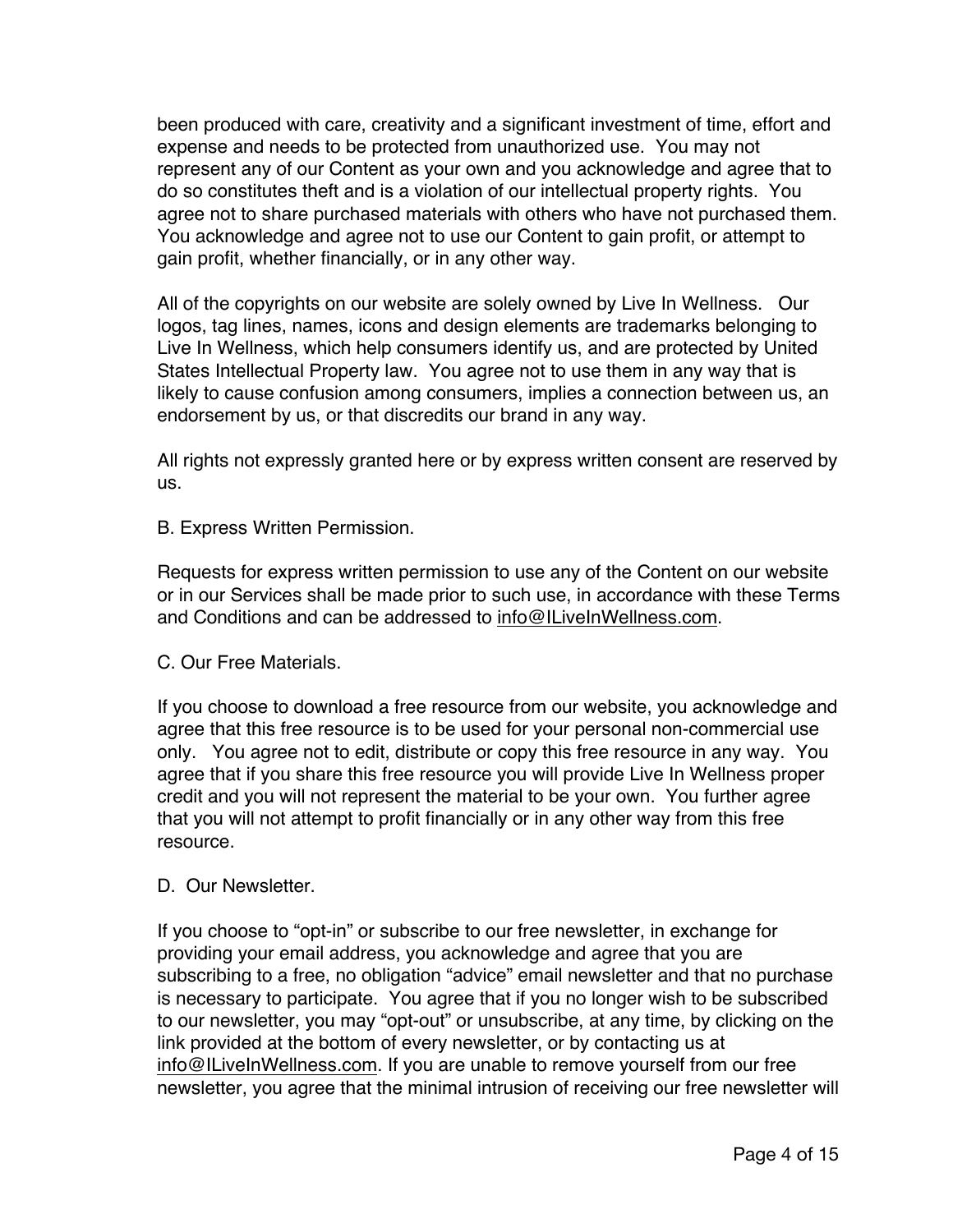cause you no personal, emotional or financial harm, and you will take no action against us for any damages or injuries.

If you choose to "opt-in" you agree to receive communications from us electronically and acknowledge and agree that we may provide notices or disclosures to you in electronic form.

## YOUR MATERIALS.

A. Intellectual Property.

You may have the opportunity to upload, post, submit or otherwise transmit material ("Your Material") to our website. By posting any of Your Material, you automatically warrant and guarantee that you are the owner of that material and its copyright, or that you have the express permission of the owner and copyright holder to post it on our website. The responsibility of determining whether you own Your Material and have permission to upload, post, submit or otherwise transmit the material is entirely yours. You acknowledge and agree that we are in no way liable for any material you may upload, post, submit or otherwise transmit to our website. You acknowledge and agree that you are solely liable for any damage or injury which results in any way from Your Material, including any damages from copyright, trademark or proprietary rights infringement. You agree to hold us harmless from and against all claims and liabilities arising from any potential or actual infringement and or violation claimed against you. By uploading, posting, submitting or otherwise transmitting Your Material, you automatically warrant and guarantee that you are not violating any laws, rules, regulations or rights of third parties.

B. Security of Your Materials.

If you upload, post, submit or otherwise transmit Your Material via our website, you acknowledge and agree that third parties may see and have access to that content. We do not make any warranties or guarantees regarding the security of any content that you upload, post, submit or otherwise transmit to our website.

C. Our License to Your Materials.

When you upload, post, submit or otherwise transmit Your Material to our website, you grant us an irrevocable worldwide, royalty free, non-exclusive license to the content, in perpetuity, without any credit or compensation to you. This license grants us the right to use Your Materials for any purpose, including, to modify, change, transmit, publish, perform, sub-license, reproduce, broadcast, post, sell, create derivative works of or distribute, for promotional, business development and marketing purposes, in whole or in part, in any way now known or developed in the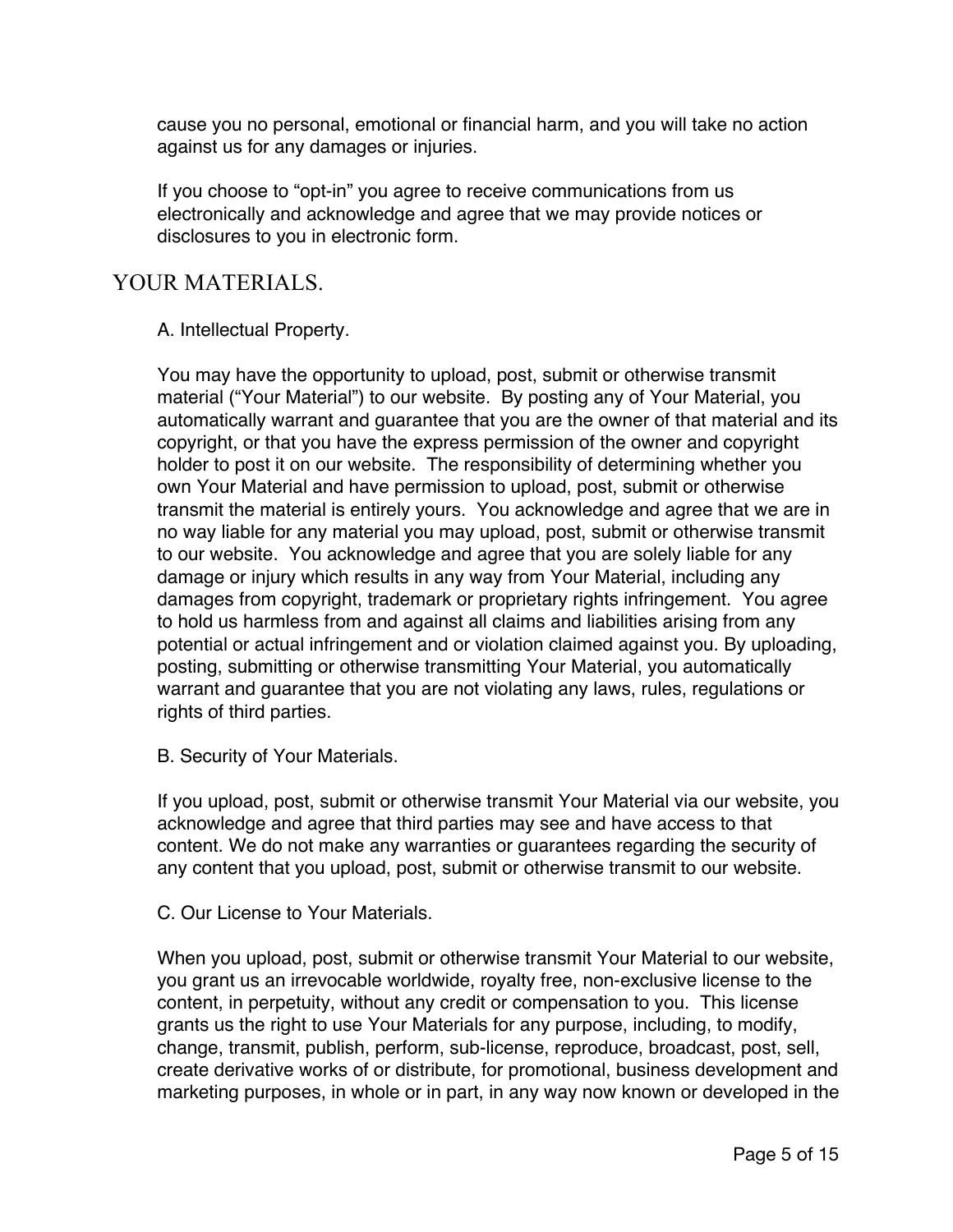future. You also grant us proprietary rights and intellectual property rights to Your Material without any additional permission needed from you or compensation to you by us. You also grant us the right to use Your Material and to identify you, or not identify you, as the author/uploader of Your Material by using your name, email address, photograph or screen name or any other reasonable manner of identification.

#### D. Your Account.

To access certain Services on our website, you may be required to create an account, including a user name and password or provide other Personal Information such as your name and email address. In order to purchase our Services, you will also be required to submit payment information and a billing address. You acknowledge and agree that any information you provide to us is voluntary and if you do not wish to disclose such information, you can refrain from using our website and Services. You agree that any information you provide to us will be accurate and up to date. You agree not to impersonate someone else or provide an email address other than your own and you acknowledge and agree that should information you provide to us prove to be inaccurate or if you choose to impersonate another, this may constitute a legal violation and you agree to be financially and legally responsible for any consequences that may result. You agree not to use your account in a way that is illegal, unauthorized or violates any laws in your jurisdiction.

## TESTIMONIALS.

All testimonials posted on www.ILiveInWellness.com have been provided voluntarily, are factual and reflect the real life experiences of users of our Services. You acknowledge and agree that these testimonials are not a guarantee that you will have the same or similar results.

## THIRD PARTY RESOURCES.

www.ILiveInWellness.com may contain links to third party websites and resources. You acknowledge and agree that we are not responsible or liable for the functionality, accuracy, content and policies of these third party websites or resources. A link on our website to a third party website or resource does not imply any endorsement by, affiliation with, or approval of that third party website and its resources.

These third party websites and resources may have their own Terms and Conditions and Privacy Policies and you acknowledge and agree that it is your sole responsibility to review those Terms and Conditions and Privacy Policies. We make no guarantees or warranties regarding the functionality, legality or accuracy of any content on third party website or resources. We accept no responsibility for any loss, damage or injury that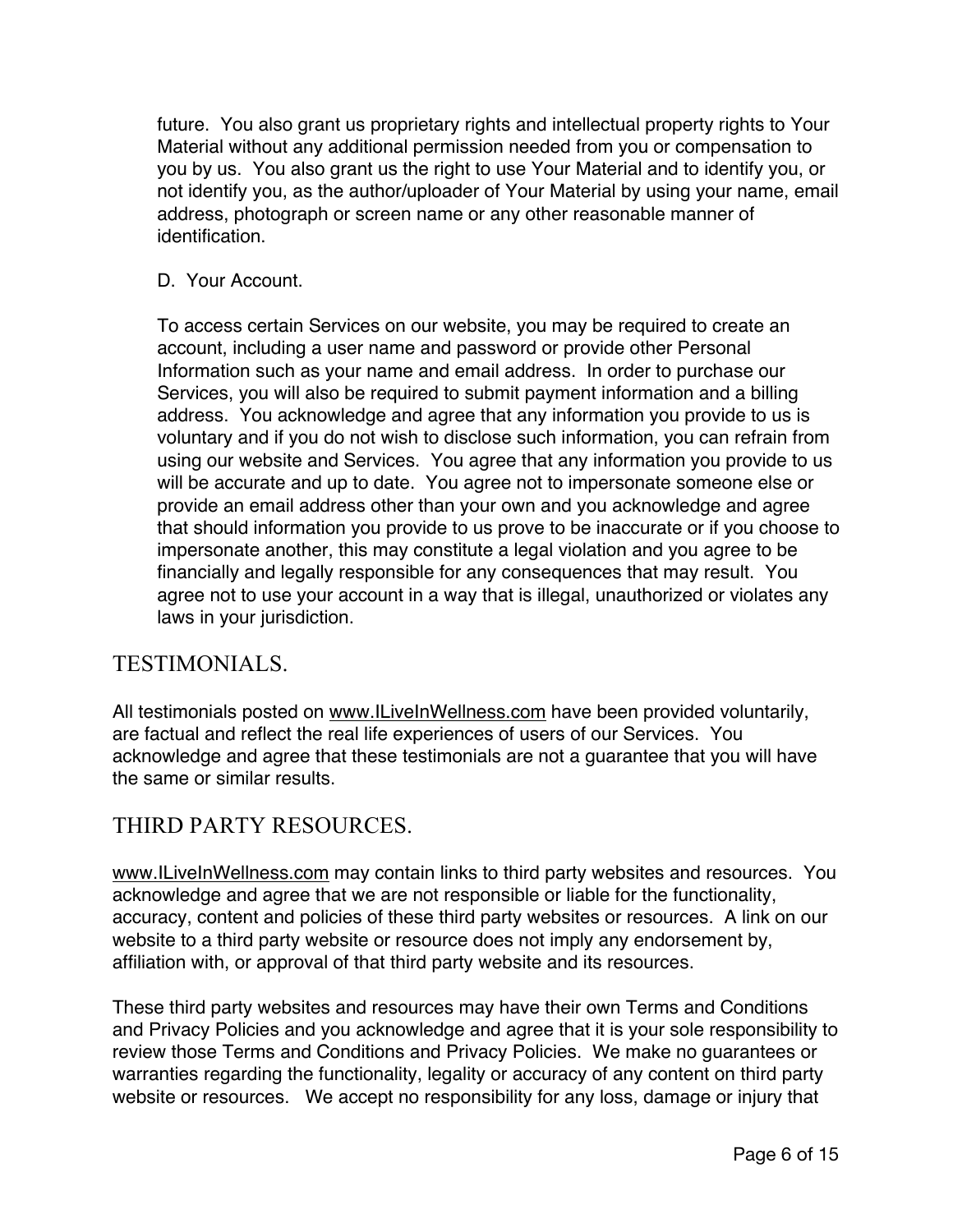may result from your use of them. You acknowledge and agree that you are solely responsible for, and assume all risk arising from, your use of any third party websites or resources.

## **COMMERCE**

We may offer Services for purchase on our website. You acknowledge and agree that by making a purchase on www.ILiveInWellness.com you are subject to these Terms and Conditions, including our refund policy.

#### A. Services and Pricing.

Although we strive to be as clear as possible in describing our Services and listing their correct prices, you acknowledge and agree there may be inaccuracies on our website. The prices advertised on our website are subject to change. If a discrepancy in pricing is discovered, we will inform you as soon as possible and allow you to purchase at the correct price or cancel your purchase. We reserve the right to refuse or cancel any order with an incorrect price listing. We reserve the right to change or discontinue any Services or features listed on the website, subject to us fulfilling our previous responsibilities to you based on acceptance of your payment. We reserve the right to change our prices at any time, with no notice required. Our Services are offered subject to acceptance of your order. We reserve the right to refuse to sell a Product or service to you, with no obligation to assign reason for doing so.

#### B. Financial Responsibility.

If you elect to purchase a Service and you make a payment through our website, your Personal Information, including (but not limited to) your full name, address, telephone number, email, method of payment, credit card number and billing information may be collected by us and by an authorized third party payment processor. You agree that all information you furnish for such purposes will be accurate, complete and up-to-date. You warrant and guarantee that you are an authorized user of the credit card or account you use to place your order, and that there are sufficient funds in your account to cover your purchase.

You acknowledge and agree that you are financially responsible for any purchases you make through our website, or by another person authorized by you to act on your behalf. If it is discovered that you charged an unauthorized payment using a credit card or account belonging to someone other than yourself, you acknowledge and agree that you alone remain financially responsible for such purchases.

C. Safety of Your Personal Information.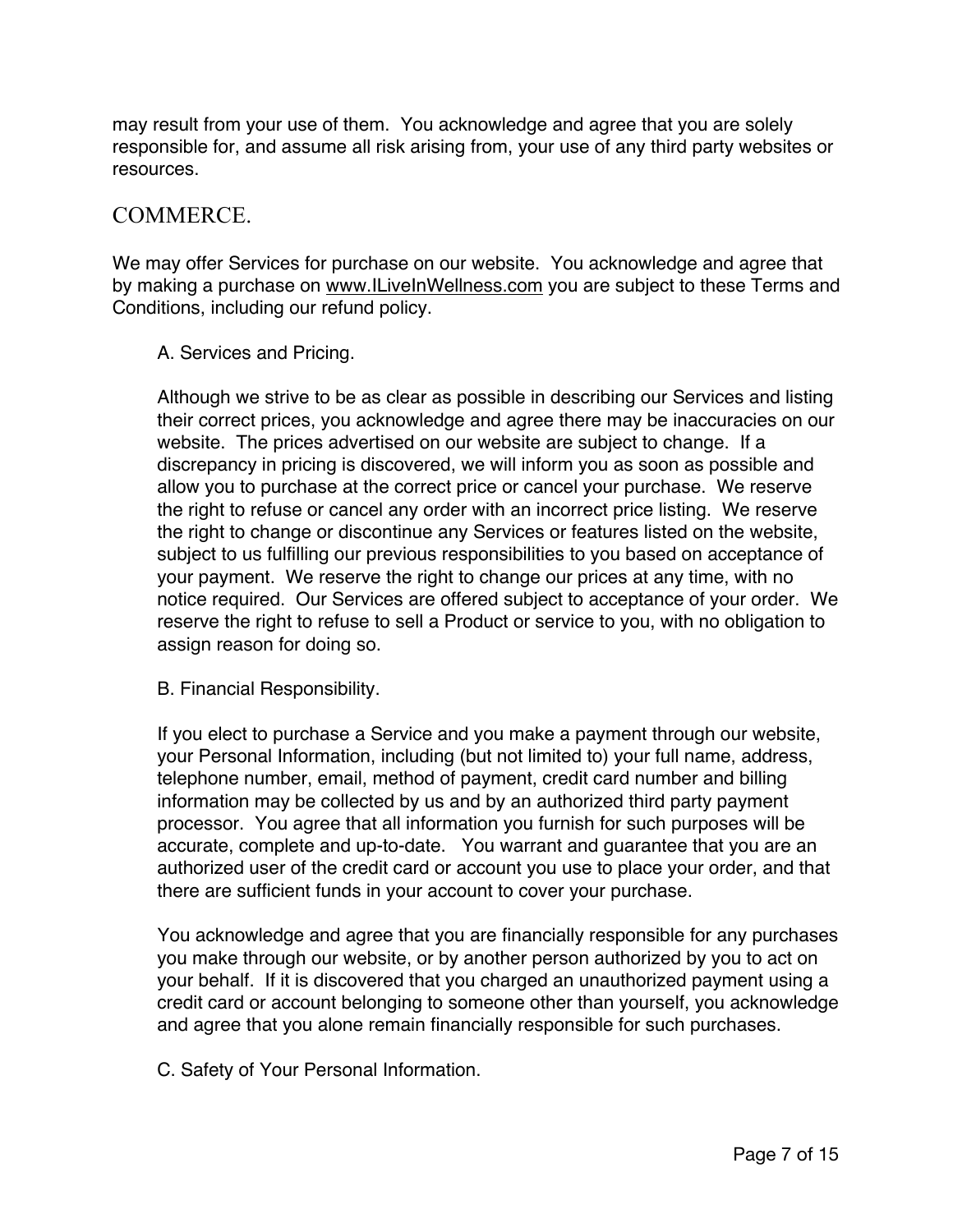Although we take measures to safeguard your Personal Information, we make no guarantees or warranties regarding its safety or our ability to prevent its loss or misuse. You acknowledge and agree that we are not liable for any unauthorized access to or use of your information, regardless of negligence, failures, tort, breach of implied or express contract or other causes of action, regardless of damages. You acknowledge and agree that in no event, shall total liability exceed the price of the Services that you purchased from us, or if you have not purchased our Services, then in no event shall totally liability exceed \$100 to any one person or collective plaintiffs.

We may use third party payment processors to complete the commercial transactions for the Services on our website. You acknowledge and agree that those third party payment processors may have terms, conditions and policies that are different from those that govern our website. You agree that we are not liable for the terms, conditions and policies of any third party payment processor. You acknowledge and agree that by making a purchase on our website, you may also be subject to the terms, conditions and policies of these third party payment processors and, by making such purchase, you agree to comply with their terms, conditions and policies. We encourage you to visit their websites and read their policies prior to making any purchases on our website. You agree to release us, and any third payment processor we may use, from any claims for damages you may incur as a result of making a purchase from us, and agree not to file any claims against us or any third payment processor we may use, arising from your purchase through our website.

D. Separate Purchase Agreement and Client Agreement.

When you purchase our Services, prior to completing your purchase, you will be presented with and asked to enter into a separate and additional agreement with us, either a Purchase Agreement or Client Agreement, depending on which Service you purchase (together "Additional Agreement").

If you do not agree to that Additional Agreement, you will not be able to complete your purchase. If you do agree to that Additional Agreement, your purchase of the Service will constitute your acceptance, and a new contract will be formed between us which will govern that purchase, and you will be bound by that Additional Agreement. That Additional Agreement and all of its terms will be in effect alongside these Terms and Conditions, and both shall apply. In the event of any conflict between the two agreements, the Additional Agreement shall prevail.

E. Payments and Delivery.

Prior to processing your payment, you authorize us to complete a standard authorization check to make sure your payment is valid. If your payment does not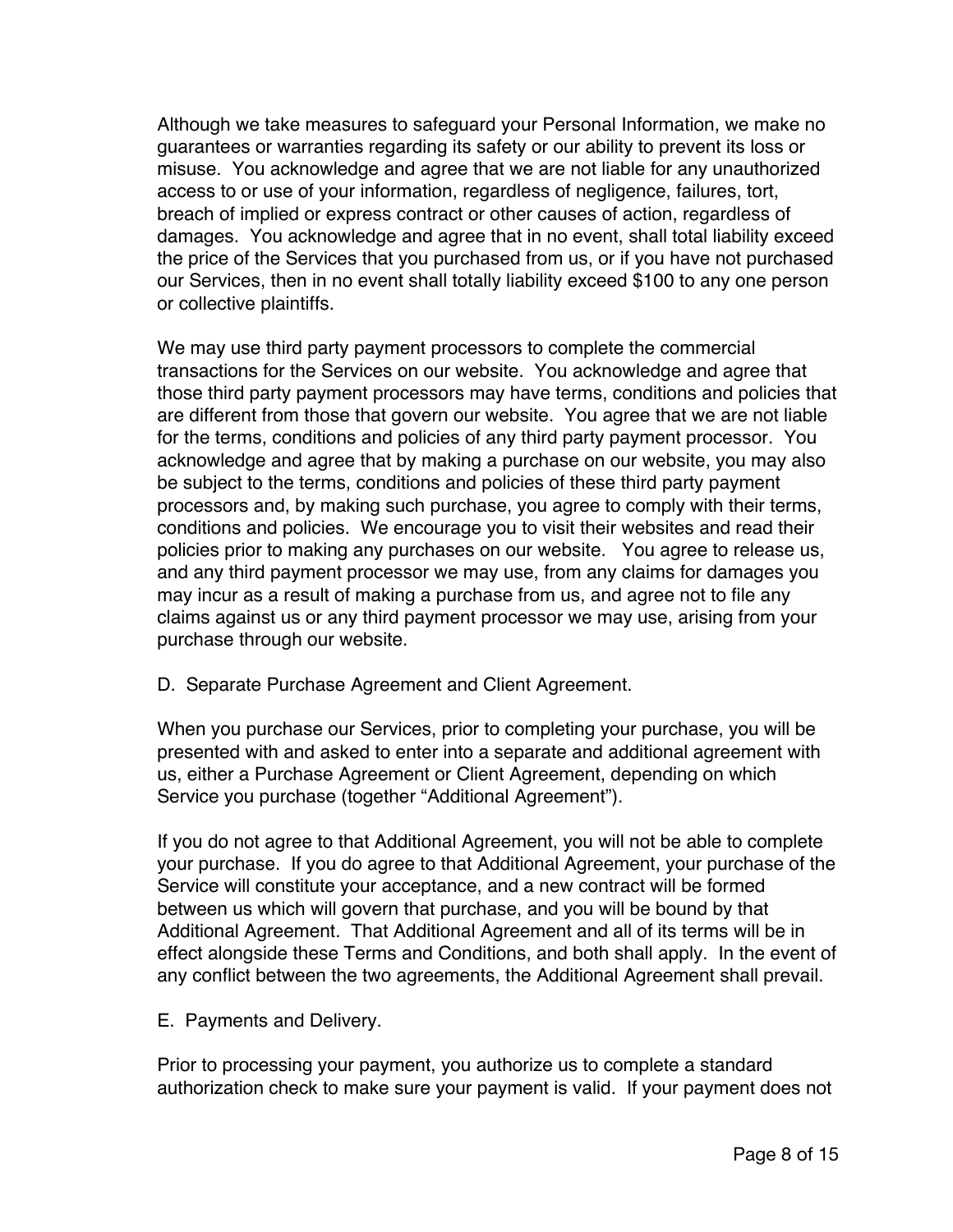process fully, we reserve the right to refuse to complete your purchase. No order is deemed accepted by us until payment has processed.

When you purchase a Service from us, we will email you to confirm the placement of your order and with details regarding product delivery. If there is any error in this email confirmation, you agree to notify us as soon as possible. For digital products, delivery is considered complete when your payment has been processed and we have sent you your confirmation email with the Service's download link, whether or not you have opened this email. For physical products, delivery costs will be added to the total cost and clearly displayed on your checkout page, prior to purchase. Applicable taxes will also be clearly displayed on your checkout page, prior to purchase. Any purchases you make on our website are subject to availability. Delivery times may vary according to availability and are subject to shipping delays for which we are not responsible.

#### F. Refunds.

We stand behind our Services and your satisfaction is very important to us. Because we have invested significant time, education, creativity and effort in creating our Services, our refund policy is as follows:

All service-based sales are final and no refunds will be given; supplements that are un-open can be returned within 30 days of purchase for a credit to your account. For digital products no refunds will be accepted after 14 days from date of purchase.

## DISCLAIMERS.

By using www.ILiveInWellness.com you agree in full to our Disclaimer, which can be found here https://www.iliveinwellness.com/termsandconditions

#### A. General Disclaimer.

Our website and its Content are for informational and educational purposes only. You acknowledge and agree that our Content and our Services may not be suitable for all persons, businesses, locations, or specific situations. We make no guarantees regarding the Content presented on this website and your success with applying it. We do not guarantee any specific results through the use of our website and Content and we do not make any guarantees regarding your success, whether legal, medical, financial or otherwise, from the application of our our website and its Content. Your decision to visit our website, use any of its Content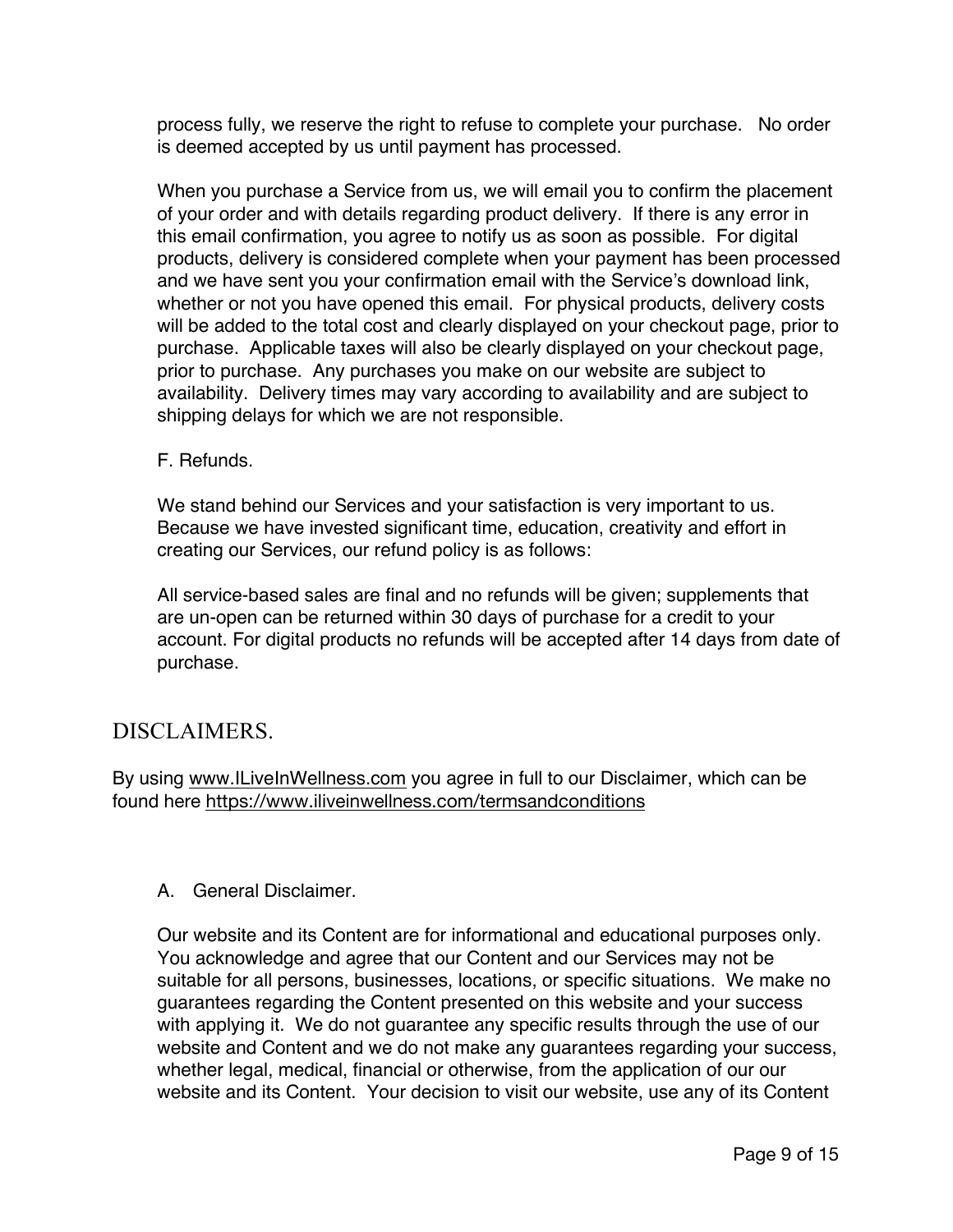or purchase Services from us is voluntary and you acknowledge and agree that we are not liable for any harm or damage to you, your health, your well-being, your business, or otherwise which may result from the use, whether direct or indirect, of our website, its Content or our Services. To the fullest extent permitted by law, we expressly exclude any liability for any direct, indirect or consequential loss or damage incurred by you or others in connection with our website and its Content, including without limitation any liability for any accidents, delays, injuries, harm, loss, damage, death, lost profits, personal or business interruptions, misapplication of information, physical or mental disease, condition or issue, physical, mental, emotional, or spiritual injury or harm, loss of income or revenue, loss of business, loss of profits or contracts, anticipated savings, loss of data, loss of goodwill, wasted time and for any other loss or damage of any kind, however and whether caused by negligence, breach of contract, or otherwise, even if foreseeable.

Should you choose to use our website and its Content or our Services, whether free or for purchase, you acknowledge and agree that under no circumstances will Live In Wellness be liable to you or any party for any type of damages stemming from or perceived to stem from, any use or reliance on our website, its Content or our Services, including any injuries sustained as a direct or indirect result of use or reliance on such information. You agree to hold us harmless and release us from any and all claims arising from any use or reliance on information on our website, its Content or our Services, whether now known, or discovered in the future. You expressly agree not to make any claims against Amber Boyles-Pellock or Live In Wellness.

You specifically acknowledge and agree that we are not liable for any defamatory, offensive or illegal conduct of any other website participant or user, including you.

B. Legal and Financial Disclaimer.

Our website and its Content are not to be perceived or relied upon in any way as business, financial or legal advice. You acknowledge and agree that Live In Wellness is not an accountant, lawyer, financial advisor, or other business professional and is not acting as such. All information relating to business, finances and the law is for informational and educational purposes only and is not business, financial or legal advice. The information provided through our website and its Content is not intended to be a substitute for professional advice that can be provided by your own accountant, lawyer, or financial advisor. Nothing on this website, its Content or in any of our Services is intended to be a substitute for professional advice of an accountant, lawyer, financial advisor, or any other expert regarding your specific situation. You are encouraged to consult with your own accountant, lawyer or financial advisor for any and all questions and concerns you have regarding your own specific situation pertaining to your legal, business or financial needs.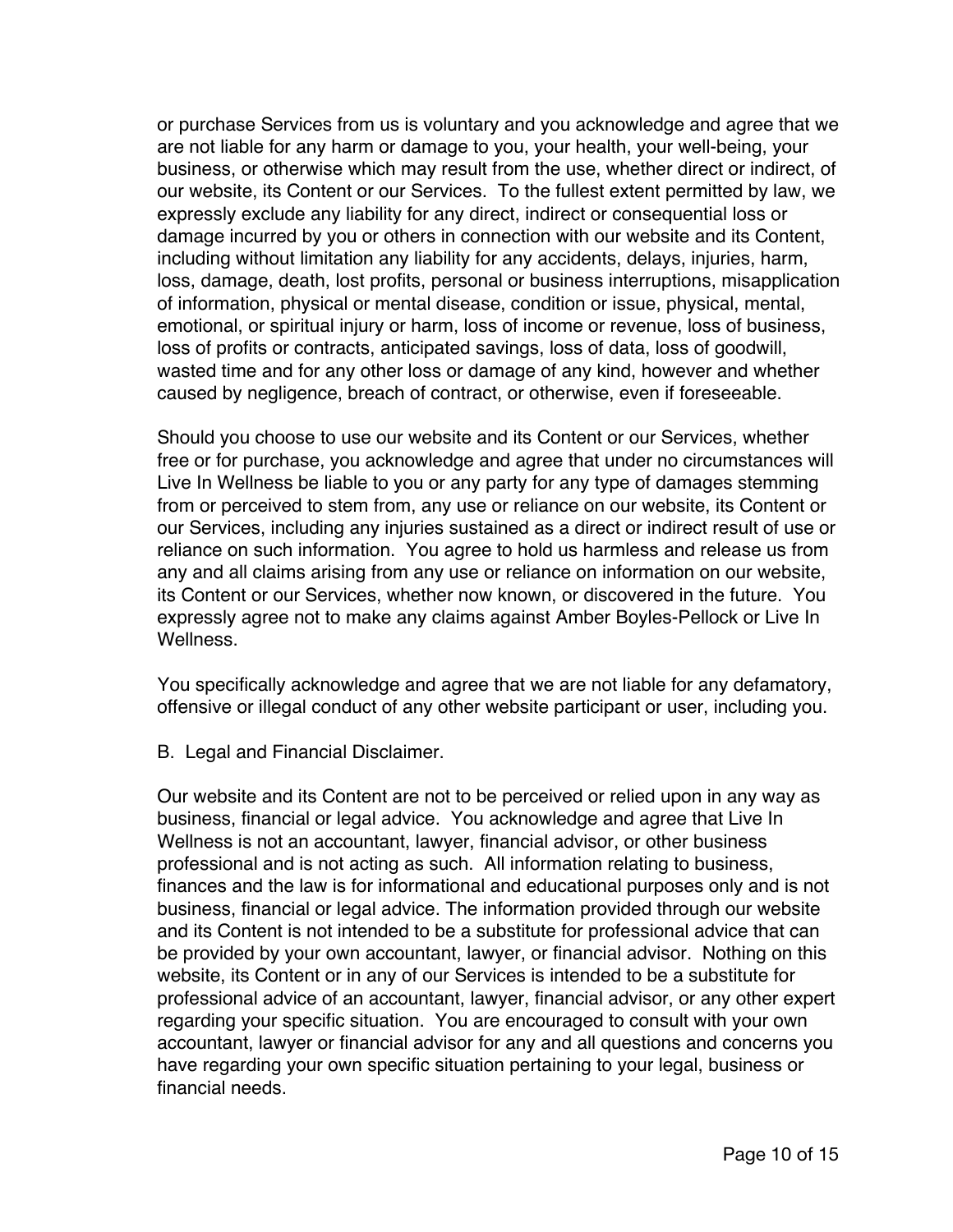C. Medical, Health and Mental Health Disclaimer.

Our website and its Content are not to be perceived as or relied upon in any way as medical advice or mental health advice. You acknowledge and agree that Amber Boyles-Pellock is not a physician, naturopathic physician, nurse practitioner, physician's assistant, therapist, counselor, mental health practitioner, licensed dietitian, or other licensed or registered healthcare professional and is not acting as such. All information relating to medical and health conditions, products and treatments is for informational and educational purposes only and is not medical advice. The information provided through our website is not intended to be a substitute for professional medical advice, diagnosis or treatment that can be provided by a health professional, such as a physician, naturopath, nurse practitioner, physician's assistant, therapist, counselor, mental health practitioner, licensed dietitian, or other licensed or registered healthcare professional. Nothing on this website, its Content or in any of our Services is intended to be a substitute for a consultation with any such healthcare professional. You are encouraged to consult with your own health professional for any and all questions and concerns you have regarding your own specific situation pertaining to your health. You acknowledge and agree that any decision you make to use any information on our website or in our Services is voluntary and you are solely responsible for your results.

D. Technology Disclaimer.

We strive to ensure that the availability and delivery of our website and its Content is uninterrupted and error-free. However, we cannot guarantee that your access will not be suspended or restricted from time to time, to allow for repairs, maintenance, updates or other functions. By using our website, you acknowledge and agree that we make no guarantees or warranties regarding our website and its condition, including its functionality, the existence of viruses, uninterrupted use and availability. To the fullest extent permitted by law, you acknowledge and agree that we are not liable to you for damages, refunds, or any other remedy, should our website or its Content become unavailable, slow or incomplete for any reason. You agree that in the event of an interruption of the access to our website, we do not owe you any refunds or reimbursement. You acknowledge and agree that we may, at any time, in our sole discretion, discontinue our website, its Content, and our Services, without any notice, and such items may no longer be available. You acknowledge and agree that we are in no way obligated to continue operating our website and that we are not liable to you in any way for a decision to cease its operation.

E. Errors and Omissions Disclaimer.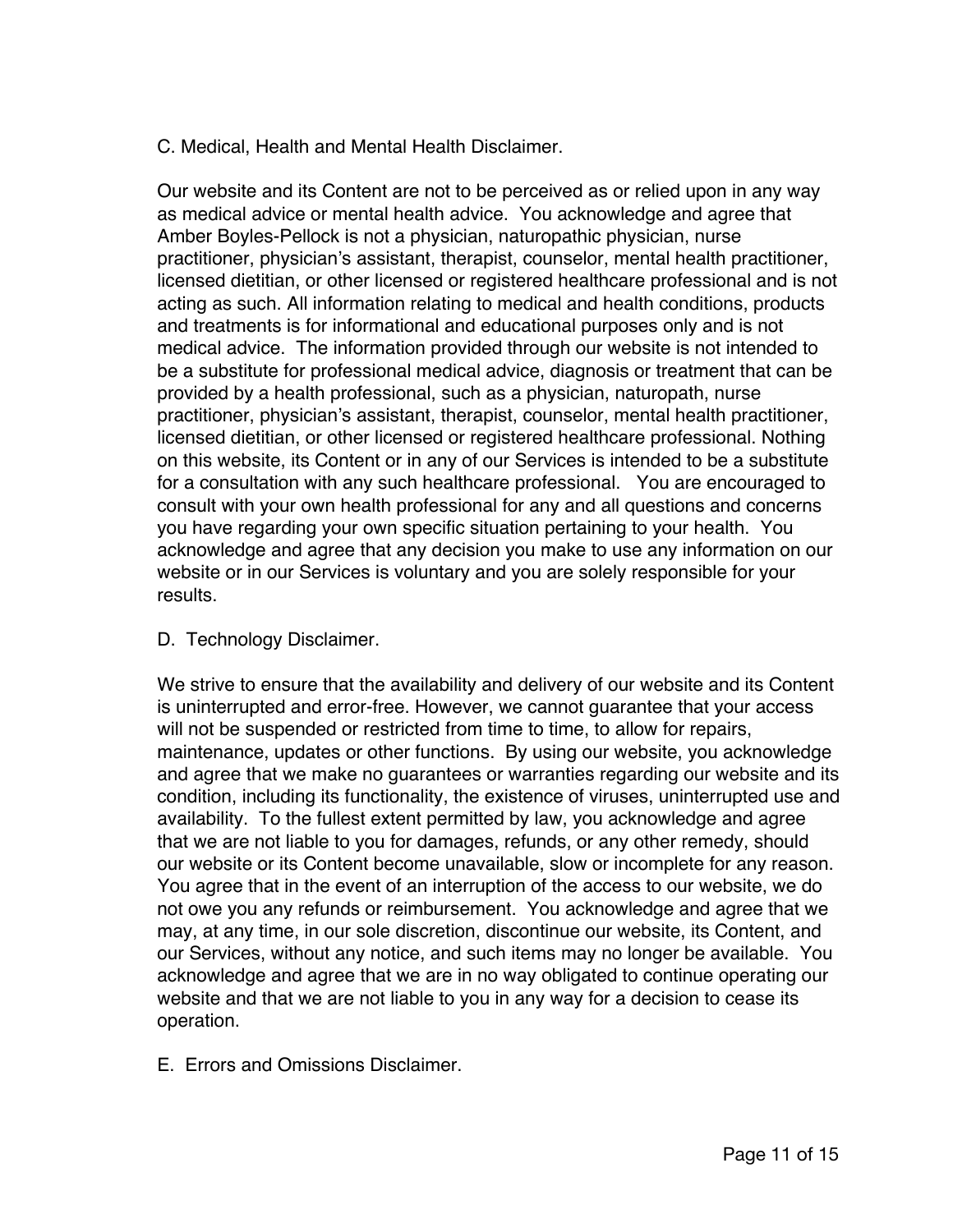We strive to include the most up-to-date and accurate information on our website, its Content and in our Services. You acknowledge and agree that information contained on our website, its Content and in our Services may inadvertently include inaccuracies, errors or omissions and we expressly exclude any and all liabilities for these inaccuracies, errors or omissions.

#### F. Warranties Disclaimer.

WE MAKE NO WARRANTIES REGARDING OUR WEBSITE OR ITS CONTENT. YOU ACKNOWLEDGE AND AGREE THAT OUR WEBSITE AND ITS CONTENT ARE PROVIDED "AS IS" AND WITHOUT WARRANTIES OF ANY KIND, EITHER EXPRESS OR IMPLIED. TO THE FULLEST EXTENT PERMITTED BY LAW, WE DISCLAIM ALL WARRANTIES, EXPRESS OR IMPLIED, INCLUDING, BUT NOT LIMITED TO, IMPLIED WARRANTIES OF MERCHANTABILITY, FITNESS FOR A PARTICULAR PURPOSE, AND NON-INFRINGEMENT. WE DO NOT WARRANT THAT THE WEBSITE OR ITS CONTENT WILL BE FUNCTIONAL, UNINTERRUPTED, CORRECT, COMPLETE, APPROPRIATE, OR ERROR-FREE, THAT DEFECTS WILL BE CORRECTED, OR THAT ANY PART OF THE WEBSITE OR CONTENT ARE FREE FROM VIRUSES OR OTHER HARMFUL COMPONENTS.

## PERSONAL RESPONSIBILITY AND ASSUMPTION OF RISK.

You agree that you are using your own judgment in using our website, its Content and our Services, and you acknowledge and agree that you are doing so at your own risk.

## LIMITATION OF LIABILITY.

YOU AGREE THAT UNDER NO CIRCUMSTANCES SHALL OUR COMPANY, ITS PARENT, SUBSIDIARIES, OR AFFILIATES OR THE DIRECTORS, OFFICERS, EMPLOYEES OR OTHER REPRESENTATIVES OF ANY OF THEM BE LIABLE TO ANY PARTY FOR DIRECT, INDIRECT, INCIDENTAL, CONSEQUENTIAL, SPECIAL, PUNITIVE, EXEMPLARY, OR ANY OTHER DAMAGES ARISING OUT OF, WHETHER DIRECTLY OR INDIRECTLY, YOUR USE OF OUR WEBSITE, ITS CONTENT, OUR SERVICES OR YOUR UPLOADED MATERIAL, AND WE EXPRESSLY EXCLUDE SUCH LIABILITY TO THE FULLEST EXTENT OF THE LAW. YOU AGREE THAT WE ARE NOT TO BE HELD LIABLE FOR ANY DAMAGES, WHETHER DIRECT OR INDIRECT, RESULTING FROM THE USE OF OUR WEBSITE, ITS CONTENT OR OUR SERVICES, INCLUDING ANY INJURIES SUSTAINED OR MEDICAL AILMENTS THAT RESULT.

ADDITIONALLY, LIVE IN WELLNESS IS NOT LIABLE FOR DAMAGES IN CONNECTION WITH (I) ANY FAILURE OF PERFORMANCE, ERROR, OMISSION, DENIAL OF SERVICE, ATTACK, INTERRUPTION, DELETION, DEFECT, DELAY IN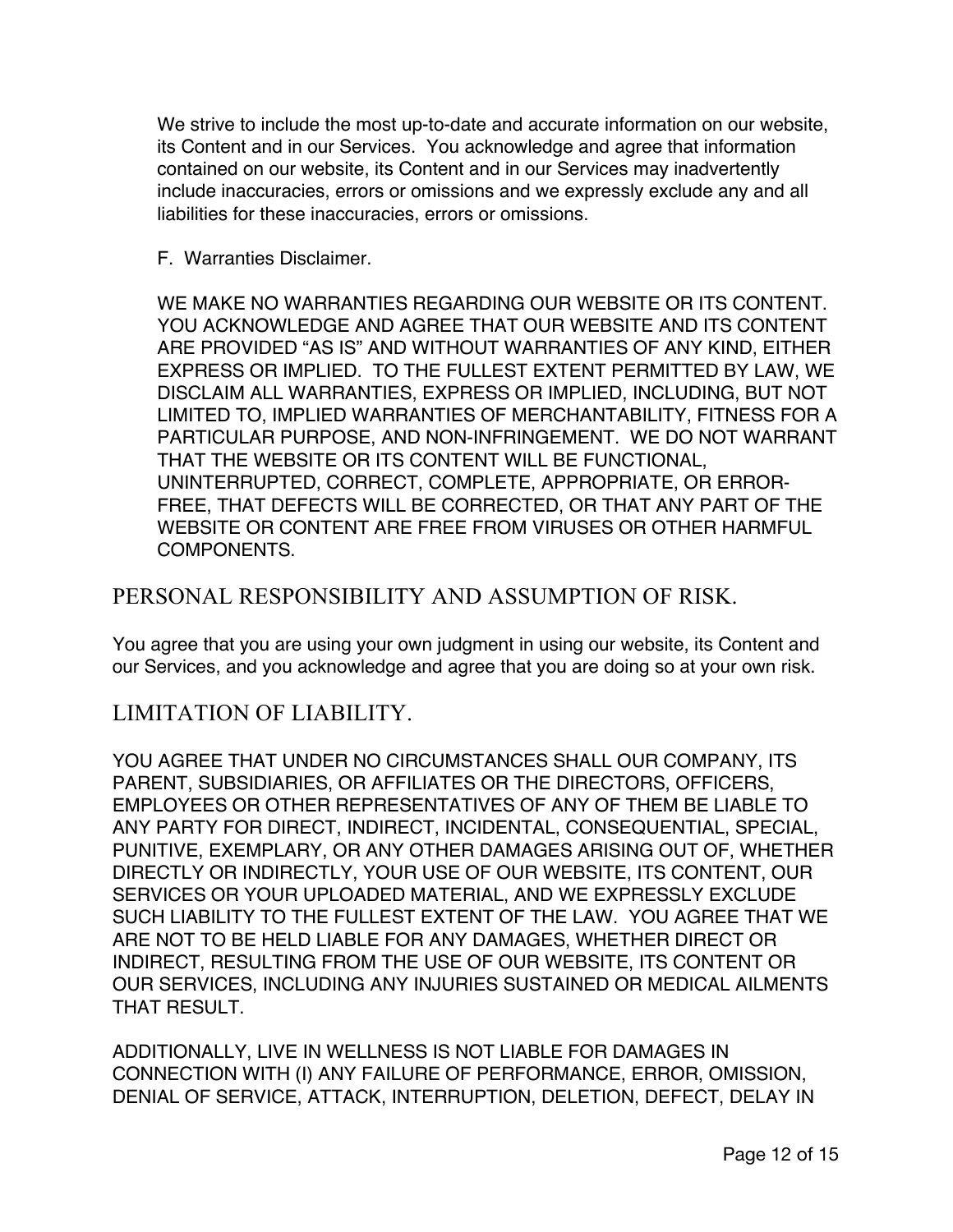OPERATION OR TRANSMISSION, COMPUTER VIRUS, OR LINE OR SYSTEM FAILURE IN THE WEBSITE'S TECHNICAL OPERATION; (II) LOSS OF REVENUE, ANTICIPATED PROFITS, BUSINESS, SAVINGS, GOODWILL, LOSS OF TIME OR LOSS OF DATA AND ANY OTHER LOSS OR DAMAGE OF ANY KIND; AND (III) THIRD PARTY THEFT OF, DESTRUCTION OF, UNAUTHORIZED ACCESS TO, ALTERATION OF, OR USE OF YOUR INFORMATION OR PROPERTY, REGARDLESS OF OUR NEGLIGENCE, GROSS NEGLIGENCE, FAILURE OF AN ESSENTIAL PURPOSE AND WHETHER SUCH LIABILITY ARISES IN NEGLIGENCE, CONTRACT, TORT, OR ANY OTHER THEORY OF LEGAL LIABILITY. THE FOREGOING APPLIES EVEN IF LIVE IN WELLNESS HAS BEEN ADVISED OF THE POSSIBILITY OF OR COULD HAVE FORESEEN THE DAMAGES.

IN THOSE STATES THAT DO NOT ALLOW THE EXCLUSION OR LIMITATION OF LIABILITY FOR DAMAGES, OUR LIABILITY IS LIMITED TO THE FULLEST POSSIBLE EXTENT PERMITTED BY LAW. IN NO EVENT SHALL LIVE IN WELLNESS'S CUMULATIVE LIABILITY TO YOU FOR ALL DAMAGES, LOSSES OR CAUSES OF ACTION EXCEED THE TOTAL PURCHASE PRICE OF THE SERVICE YOU HAVE PURCHASED FROM US, AND IF NO PURCHASE HAS BEEN MADE BY YOU, IN NO EVENT SHALL LIVE IN WELLNESS'S CUMULATIVE LIABILITY TO YOU FOR ALL DAMAGES, LOSSES OR CAUSES OF ACTION EXCEED ONE HUNDRED DOLLARS (\$100).

## INDEMNIFICATION.

You agree at all times to indemnify, defend and hold harmless Live In Wellness as well as our affiliates, agents, contractors, officers, directors, shareholders, employees, joint venture partners, successors, transferees, assignees, licensees or any other party associated with us, from and against any and all losses, damages, settlements, liabilities, costs, charges, assessments and expenses, as well as third party claims and causes of action, including, without limitation, attorneys' fees and expenses, arising out of or related to our website, its Content and our Services, or any breach by you of any obligation, warranty, representation or covenant in these Terms and Conditions or in any other agreement with us. You acknowledge and agree that you will provide us with such assistance, without charge, as we may request in connection with any such defense, including, without limitation, providing us with such information, documents, records and reasonable access to you, as we deem necessary. You agree to cooperate fully and reasonably as required by us, in the defense of any claim. Notwithstanding the foregoing, we retain the right to settle, compromise and pay any and all claims, demands, proceedings, suits, actions or causes of action, which are brought against us. You agree not to settle any third party claim or waive any defense without our prior written consent.

## TERMINATION.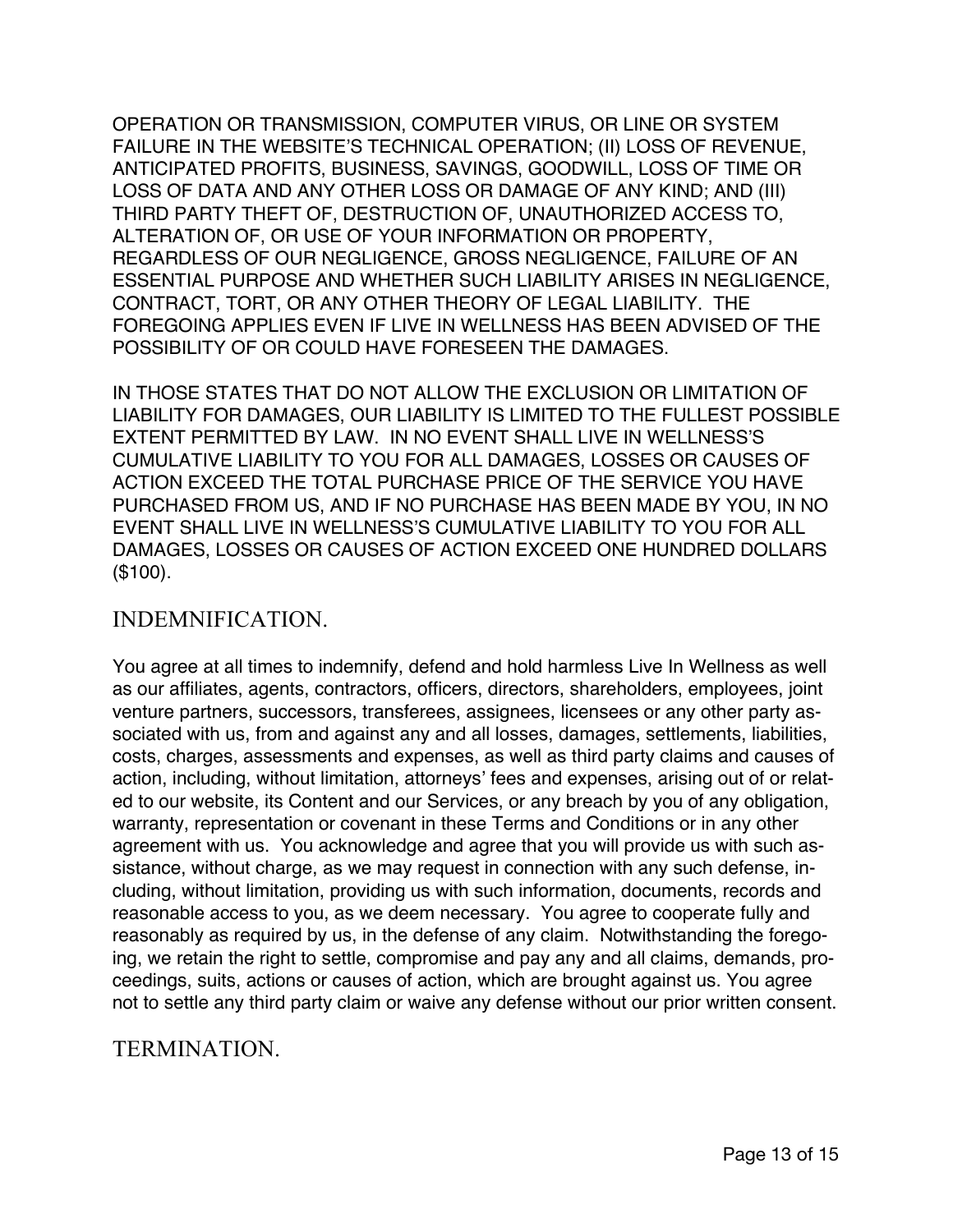You acknowledge and agree that we have the right, at any time, in our sole discretion to refuse or terminate your access to our website, for any reason, without notice or requirement for explanation for such refusal. If your access is terminated, our decision is not open to appeal or any legal action.

## GOVERNANCE.

These Terms and Conditions shall be construed in accordance with, and governed by, the laws of the State of Illinois as applied to contracts that are executed and performed entirely in Illinois. The exclusive venue for any legal proceeding based on or arising out of this Agreement shall be Madison County, Illinois.

## DISPUTE RESOLUTION, LITIGATION EXPENSES.

Should any dispute arise, it would be preferable to work it out amicably between us, but if that is not possible, then you agree that the dispute will be resolved by Arbitration, by the American Arbitration Association, in Madison County, Illinois. You agree to participate in the arbitration process in good faith, and further agrees that the decision made by the Arbitrator is binding, not subject to appeal, and enforceable in any court of competent jurisdiction as a judgment of law. You agree that any Arbitration must be commenced within one year of the date of the grievance, or forfeited forever.

You acknowledge and agree that the only remedy that can be awarded to you through Arbitration is a refund of your payment made to us. NO AWARD OF ANY CONSE-QUENTIAL OR ADDITIONAL DAMAGES MAY BE AWARDED TO YOU.

If any legal proceeding is brought for the enforcement of these Terms and Conditions, or because of an alleged dispute, breach, default, or misrepresentation in connection with any of the provisions of these Terms and Conditions, the prevailing party or parties shall be entitled to recover reasonable attorney's fees and other costs incurred in pursuing that action or proceeding, in addition to any other relief to which they are entitled.

## ENTIRE AGREEMENT, WAIVER.

These Terms and Conditions, along with the Privacy Policy and Disclaimer posted on www.ILiveInWellness.com constitute the entire agreement between you and Live In Wellness regarding our website and Services, and supersedes all prior and contemporaneous agreements, representations, and understandings between us, with the exception of any separate agreements, including Terms of Purchase entered into by you via your decision to purchase Services from us. You acknowledge and agree that no waiver of any of the provisions of these Terms and Conditions by us, shall be deemed, or shall constitute, a waiver of any other provision of these Terms and Conditions, whether or not similar, nor shall any waiver constitute a continuing waiver. No waiver of any of the terms of these Terms and Conditions shall be binding unless